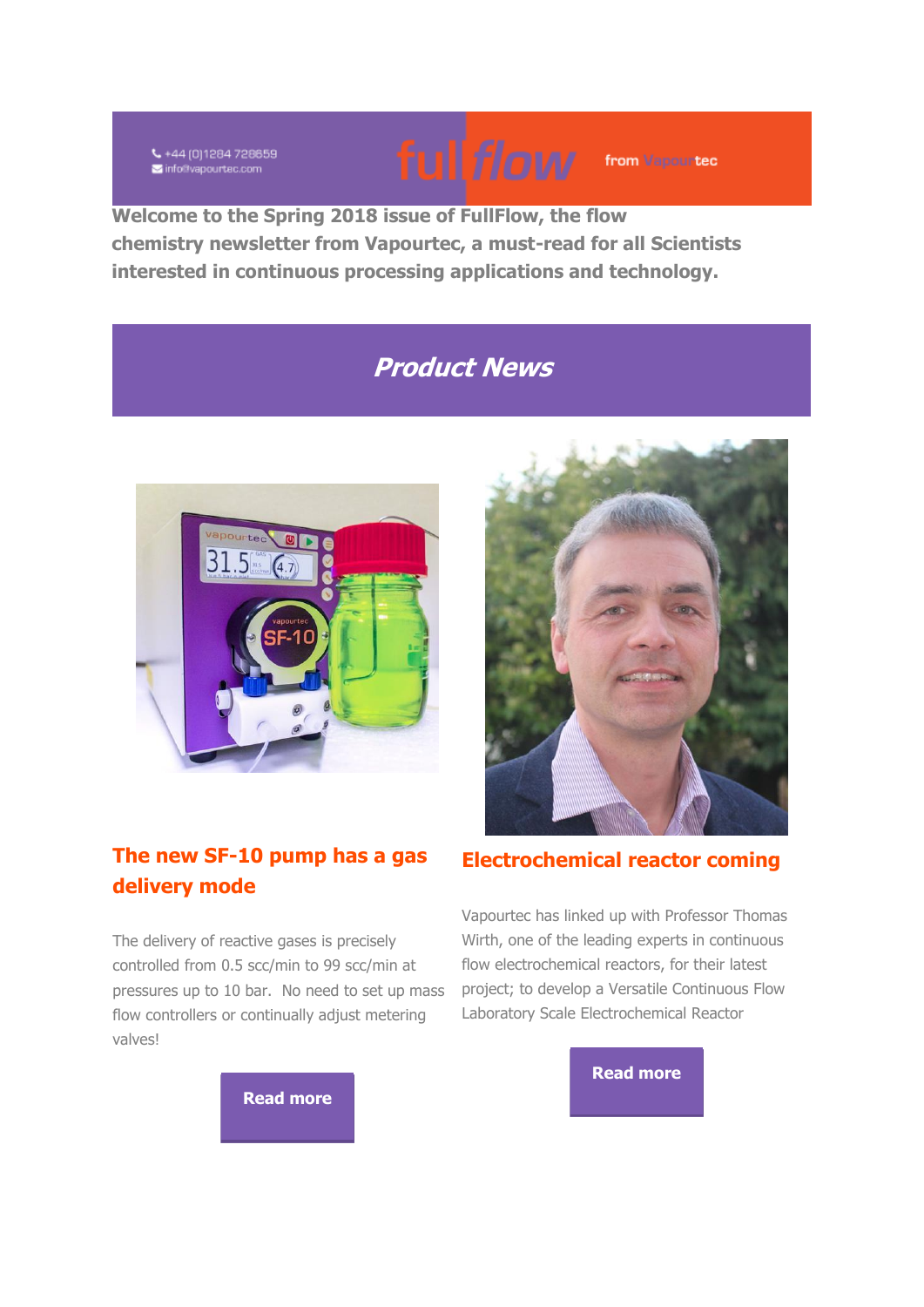# **Latest News**





#### Sp3 rich library synthesis via Photoredox

A group at **[Vertex Pharmaceuticals Inc.](http://vapourtec.createsend1.com/t/r-l-jysiyht-l-h/)** have shown that flow chemistry can vastly improve the year history of Suffolk-based specialist flow yields of sp3-sp2 cross-coupled compounds, during a library photoredox synthesis

# 2017, a momentous year

2017 was a momentous twelve months in the 15 chemistry firm Vapourtec

**[Read more](http://vapourtec.createsend1.com/t/r-l-jysiyht-l-k/)**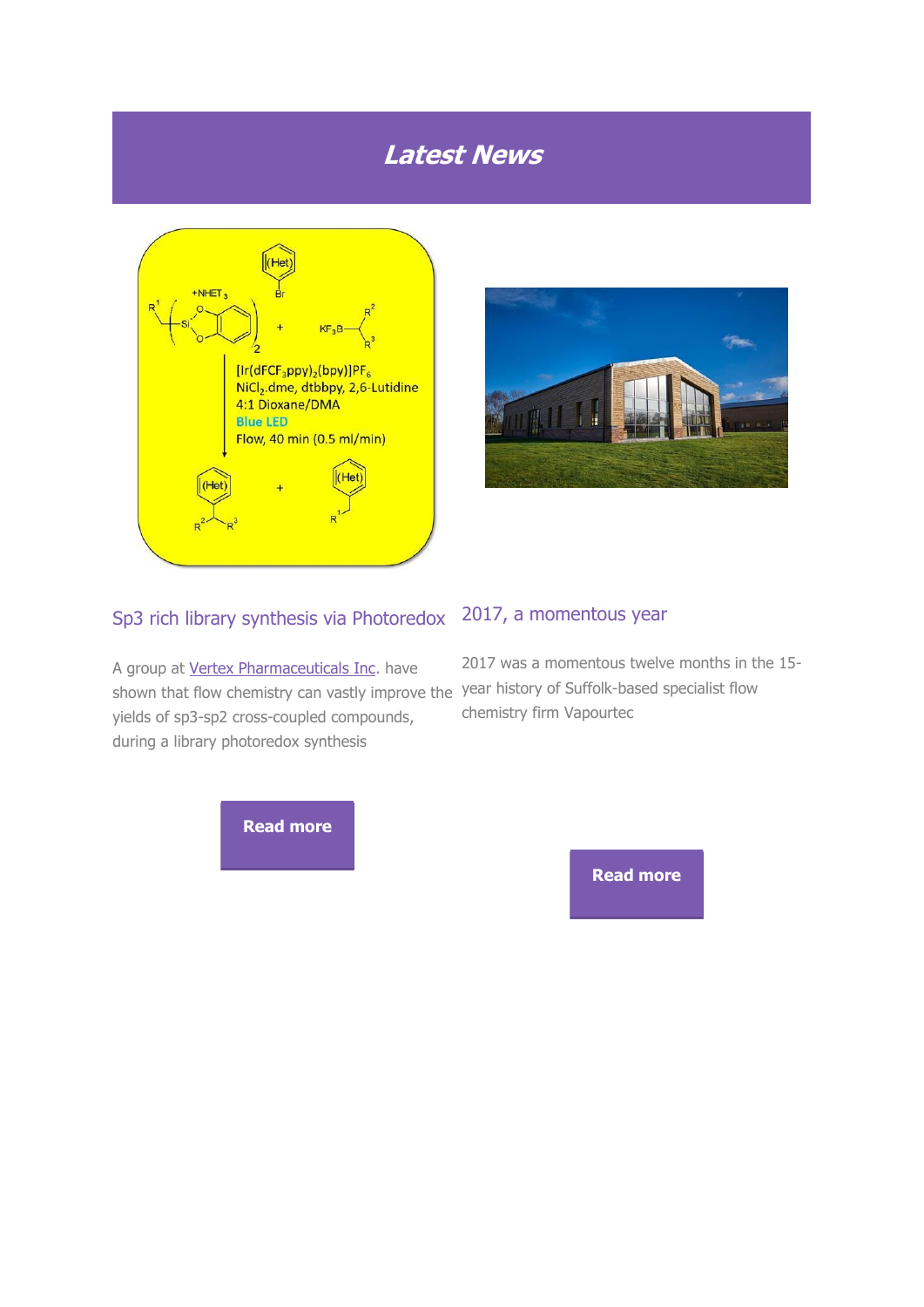

### Vapourtec installation team expanded

At Vapourtec we strive to offer the best possible standards of installation, training and customer support. A significant step towards this objective has been the appointment of Sek Choong Tan in January 2018 as Installation Engineer.

# **[Read more](http://vapourtec.createsend1.com/t/r-l-jysiyht-l-n/)**



### Vapourtec deliver Seoul seminar

Vapourtec and their distributor Marktech hosted a successful seminar in Seoul, South Korea on the latest developments in flow chemistry with eminent scientist Dr Marcus Baumann.

**[Read more](http://vapourtec.createsend1.com/t/r-l-jysiyht-l-x/)**

# **Application Notes**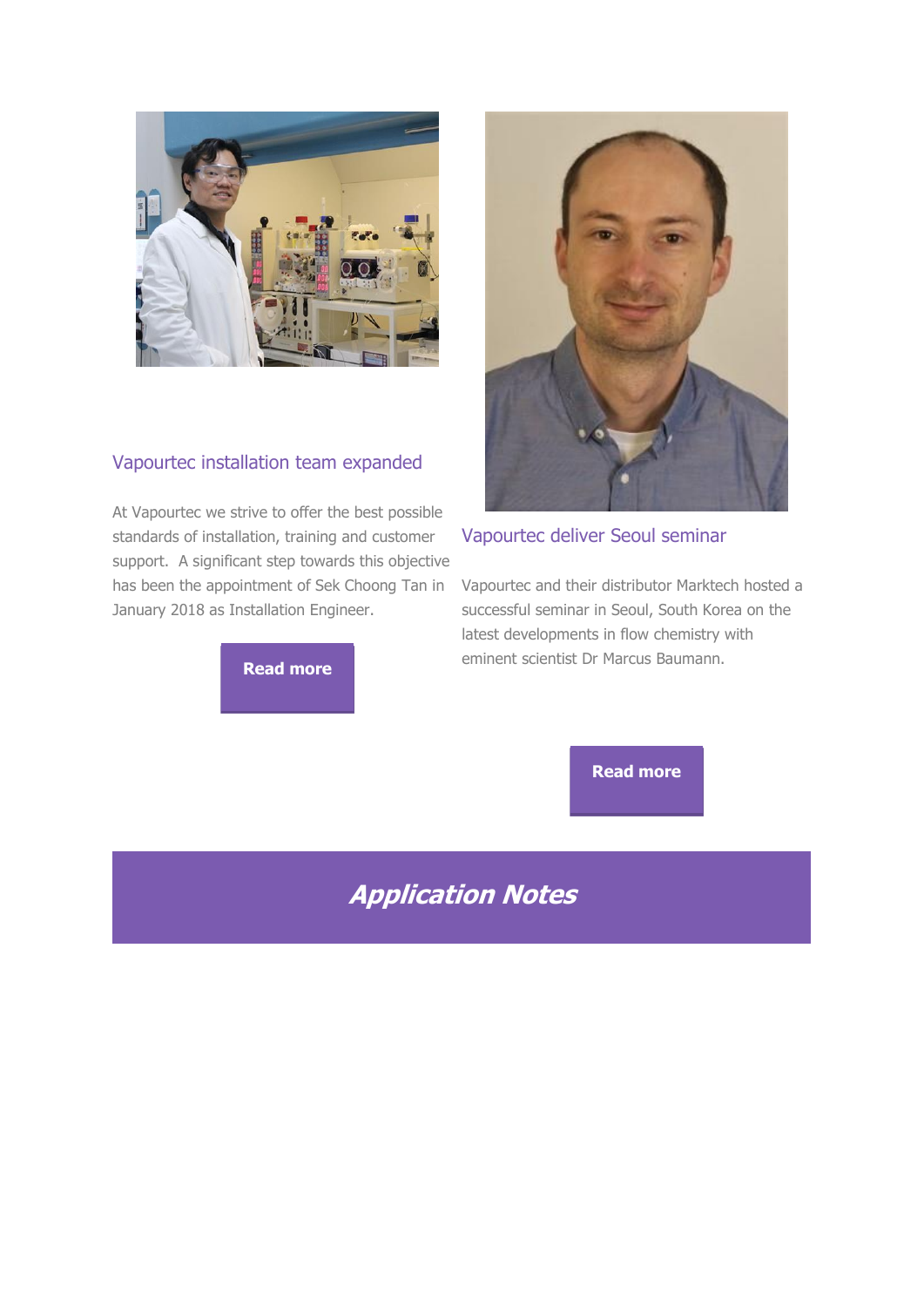



# **Automated Library Synthesis**

#### In this application note we demonstrate:

- The efficient automated synthesis of a library under continuous flow conditions.
- The safe and rapid screening using volatile reagents such as ammonia and dimethyl amine.
- The potential to identify new synthetic pathways which may be difficult to achieve using conventional techniques.

### **[Read more](http://vapourtec.createsend1.com/t/r-l-jysiyht-l-c/)**

# **Singlet Oxygen Generation using Heterogeneous Photosensitisers**

### In this application note we describe:

- Production of singlet oxygen in continuous flow
- The use of the UV-150 photochemical reactor for heterogeneous dispersions
- Use of heterogeneous photocatalysts as slurries and packed beds in continuous flow
- Easy handling of a complex flow stream of solid, liquid and gas

**[Read more](http://vapourtec.createsend1.com/t/r-l-jysiyht-l-a/)**

# **Events**





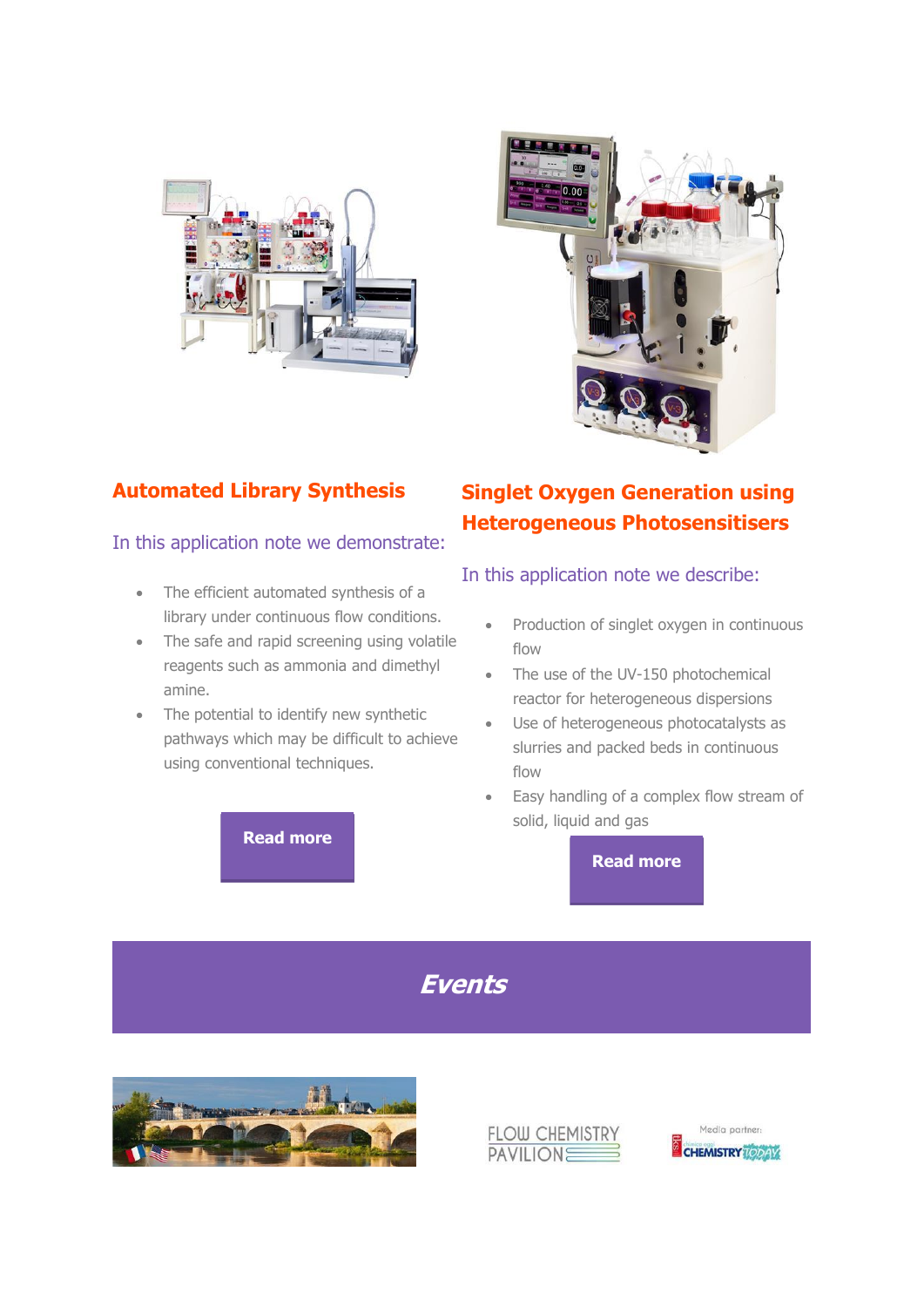### **FACS:** Orléans, 3-7 June 2018

The Symposium associated with the 17th meeting of the French-American Chemical Society will take At ACHEMA 2018 (11-15th June, Frankfurt am place in Orléans.For the 17th edition of the FACS symposium, 15 lecturers from France and 15 lecturers from USA and Canada are invited to share with the audience the latest developments of their research in Organic Synthesis in its broadest sense

**[Read more](http://vapourtec.createsend1.com/t/r-l-jysiyht-l-z/)**

# **Achema:** Frankfurt, Germany 11-15 June 2018

Main, Germany) the new Flow Chemistry Pavilion will host the most advanced, innovative companies & knowledge institutes in the continuous manufacturing market, presenting an opportunity for visitors to learn more about this increasingly important topic

**[Read more](http://vapourtec.createsend1.com/t/r-l-jysiyht-l-e/)**





# **Dial a Molecule:** London, 9-10 June 2018

The agenda will include sessions specifically related to ROAR as well as sessions on each of the <sub>how you can transform your organic synthesis</sub> 3 main Dial-a-Molecule themes – Data-Driven Chemistry, Enabling Technologies and Synthesis **College** 

# **[A](http://vapourtec.createsend1.com/t/r-l-jysiyht-l-s/)CS Fall:** Boston, 19-23 August 2018

Benefit from the expert knowledge of academic and industry leaders who are pushing the boundaries of this rapidly evolving field and learn processes into a more streamlined, continuous set of synthesis operations.



**[Read More](http://vapourtec.createsend1.com/t/r-l-jysiyht-l-g/)**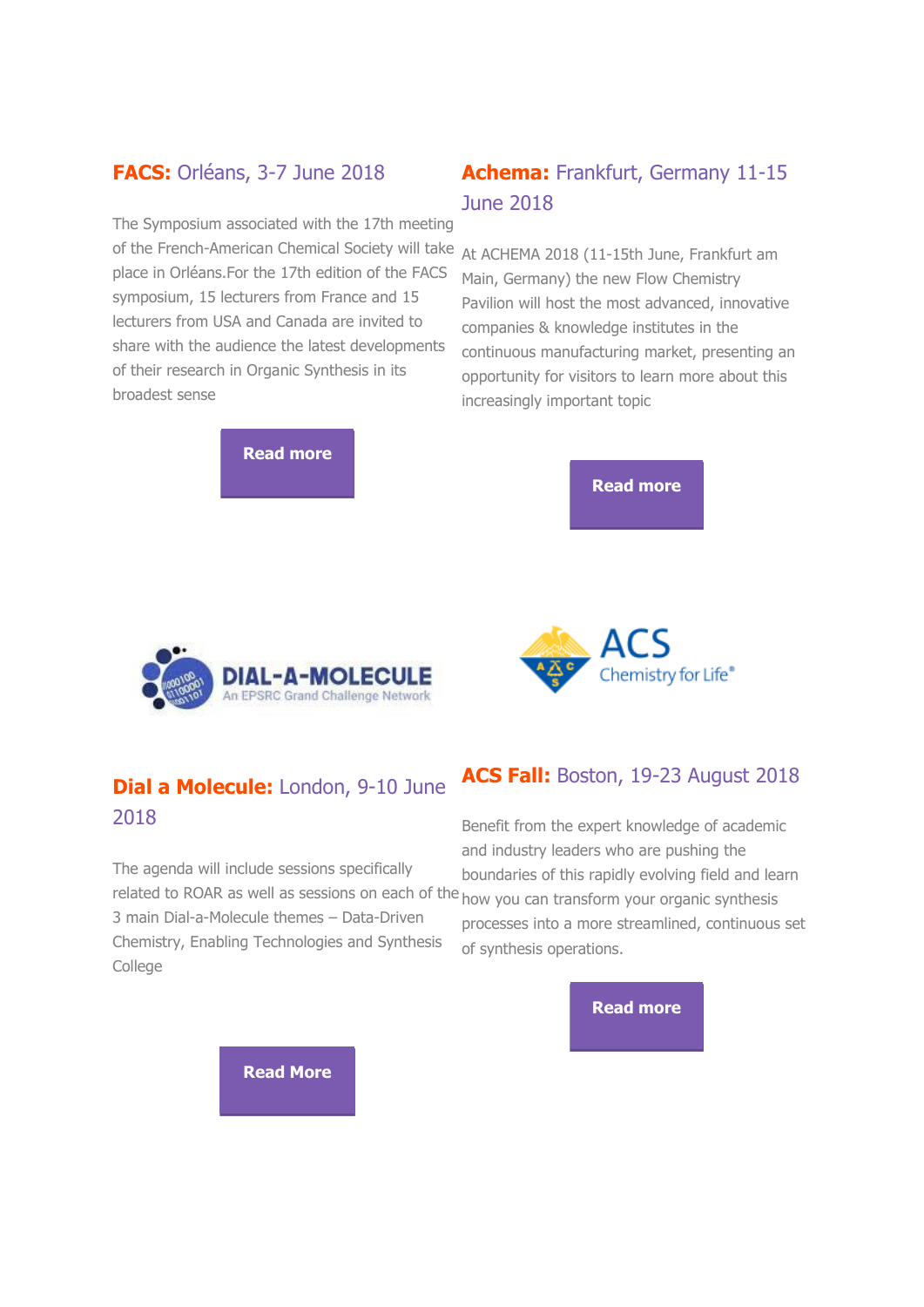# **Publications**





Generation of Diversity Sets with High sp3 Targeting a mirabegron precursor by BH3- Fraction Using the Photoredox Coupling of mediated continuous flow reduction

Organotrifluoroborates and Organosilicates with Heteroaryl/Aryl Bromides in Continuous Flow

Kevin D Raynor, Gregory D May, Upul K. Bandarage, and Michael J. Boyd

Vertex Pharmaceuticals Inc., 50 Nothern Avenue, Boston, Massachusetts 02210, United States

#### process

Sonia De Angelis(a), Claudia Carlucci(a), Modesto de Candia(a), Gabriele Rebuzzini(b), Paolo Celestini(b), Massimiliano Riscazzi(b), Renzo Luisi(a), Leonardo Degennaro(a)

(a) FLAME-Lab − Flow Chemistry and Microreactor Technology Laboratory, Department of Pharmacy — Drug Sciences, University of Bari "A. Moro" Via E. Orabona 4, Bari 70125, Italy

(b) COSMA S.p.A, Via Colleoni 15/17, Ciserano, BG 24040, Italy

#### **[Read more](http://vapourtec.createsend1.com/t/r-l-jysiyht-l-yk/)**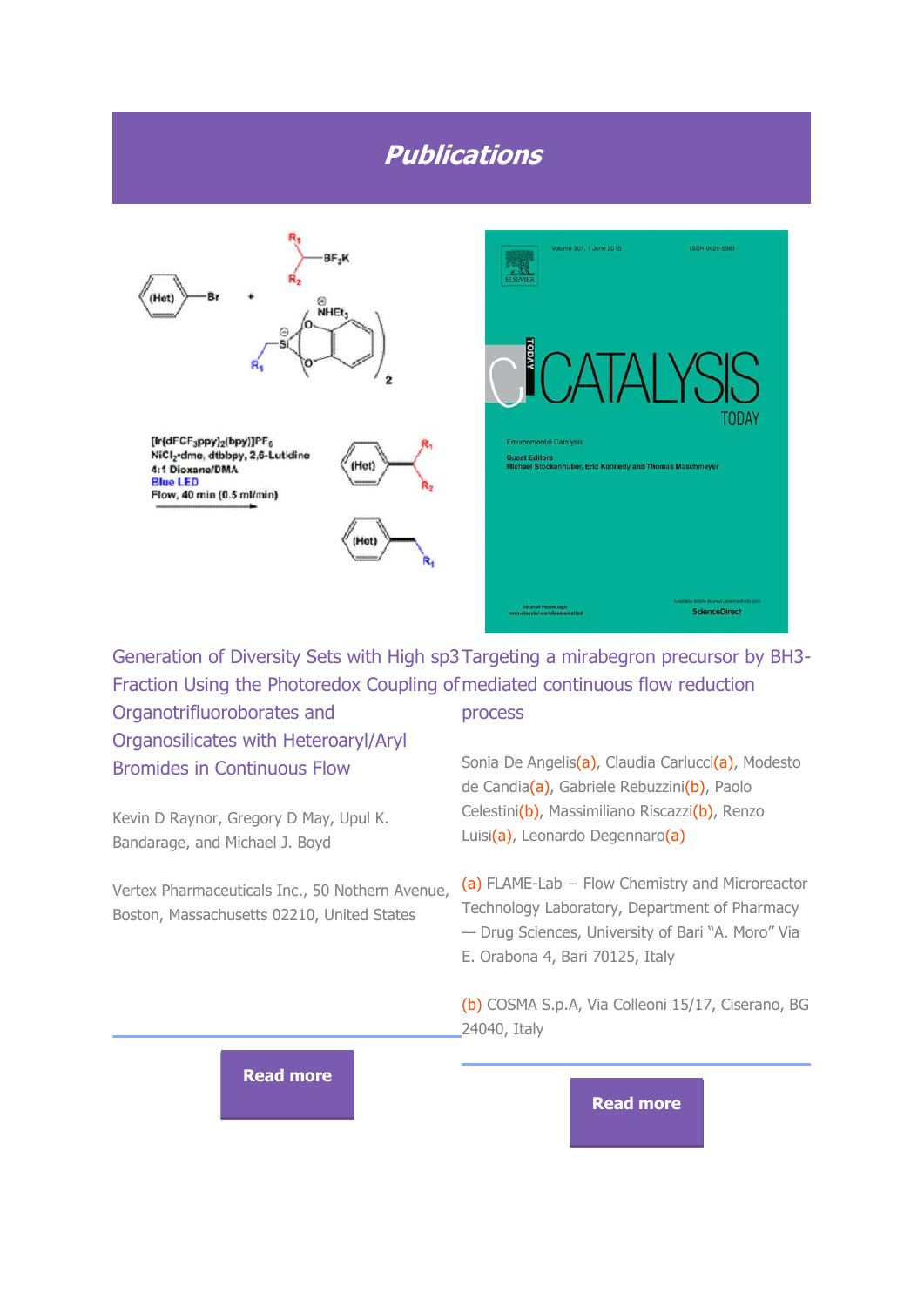

# Dehydrogenation/Oxidative Heck of Cyclopentane-1,3-diones

Claire J C Lamb, Bryan G Nderitu, Gemma McMurdo, John MTobin, Filipe Vilela, and Ai-Lan Lee

Institute of Chemical Sciences, Heriot-Watt University, Edinburgh EH14 4AS, United Kingdom Pharmaceutical Engineering GmbH (RCPE),



Auto-Tandem Catalysis: Pd(II)-Catalysed Continuous flow multistep synthesis of αfunctionalized esters via lithium enolate intermediates

> Timo von Keutz(a,b), Franz J. Strauss(b), David Cantillo(a,b), C. Oliver Kappe(a,b)

(a) Center for Continuous Flow Synthesis and Processing (CC FLOW), Research Center Inffeldgasse 13, 8010 Graz, Austria

(b) Institute of Chemistry, NAWI Graz, University of Graz, Heinrichstrasse 28, 8010 Graz, Austria

**[Read more](http://vapourtec.createsend1.com/t/r-l-jysiyht-l-jy/)**